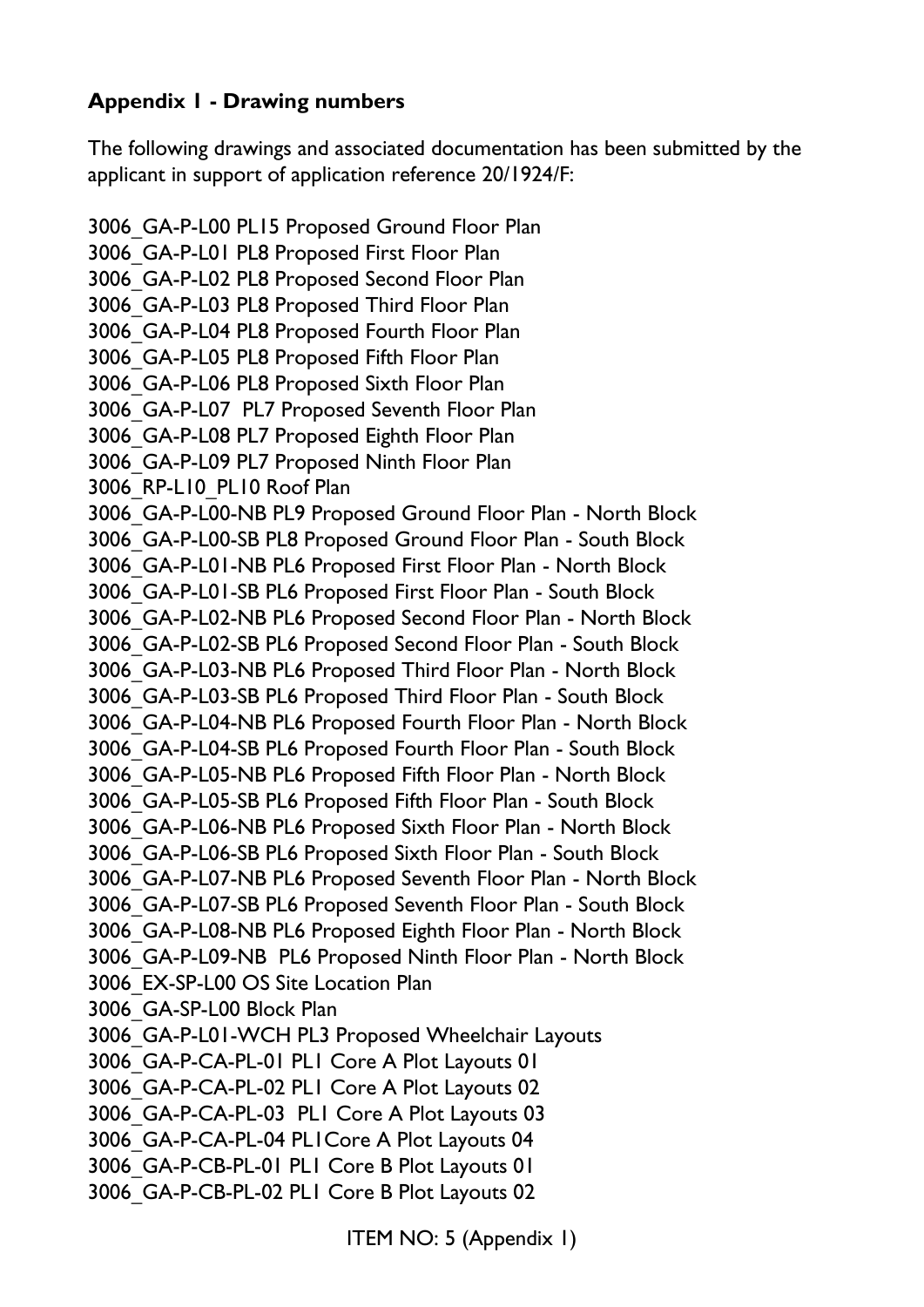3006\_GA-P-CB-PL-03 PL1 Core B Plot Layouts 03 3006\_GA-P-CC-PL-01 PL1 Core C Plot Layouts 01 3006\_GA-P-CC-PL-02 PL1 Core C Plot Layouts 02 3006\_GA-P-CC-PL-03 PL1 Core C Plot Layouts 03 3006\_GA-P-CC-PL-04 PL1 Core C Plot Layouts 04 3006\_GA-P-CC-PL-05 PL1 Core C Plot Layouts 05 3006\_GA-P-CC-PL-06 PL1 Core C Plot Layouts 06 3006\_GA-P-CD-PL-01 PL1Core D Plot Layouts 01 3006\_GA-P-CD-PL-02 PL1Core D Plot Layouts 02 3006\_GA-P-CD-PL-03 PL1 Core D Plot Layouts 03 3006\_GA-P-CD-PL-04 PL1 Core D Plot Layouts 04 3006\_GA-P-CD-PL-05 PL1Core D Plot Layouts 05 3006\_GA-E01 PL8 Proposed East and West Elevations 3006\_GA-E02 PL7 Proposed Link North and South Elevations 3006\_GA-E03 PL8 Proposed North and South Elevations 3006\_GA-E-L-01 PL1 Proposed Long Elevations 3006\_GA-S01 PL7 Proposed Sections A-A & B-B 3006\_GA-S02 PL6 Proposed Sections C-C & D-D 3006\_GA-S03 PL5 Proposed Sections E-E & F-F Air Quality Assessment Archaeology Assessment BREEAM 2018 Pre-Assessment Report V1 by Jaw Sustainability dated 29.06.2020 Car Park Management Plan Circular Economy Statement Daylight Sunlight Overshadowing Assessment Daylight Sunlight Overshadowing Assessment Addendum (November 2020) Delivery and Servicing Management Plan Design and Access Statement Design and Access Statement Addendum (November 2020) Employment Statement and Relocation Strategy Energy Strategy Report by Jaw Sustainability  $(7<sup>th</sup>$  January 2021) Updated Energy Strategy Report and supporting documents (January 2021) Fire Strategy dated June 2021 Flood Risk Assessment Flood Risk Assessment – Rev B (August 2020) Flood Risk and Surface Water Drainage Addendum (October 2020) Framework Travel Plan Health Impact Assessment Heritage Townscape and Visual Impact Assessment Updated Townscape Heritage and visual Impact Assessment report (January 2021) Land Contamination Assessment Updated Landscape Strategy Studio Bosk Ltd dated June 2021 Life Cycle Carbon Assessment V01by Jaw Sustainability (26<sup>th</sup> June 2020)

ITEM NO: 5 (Appendix 1)